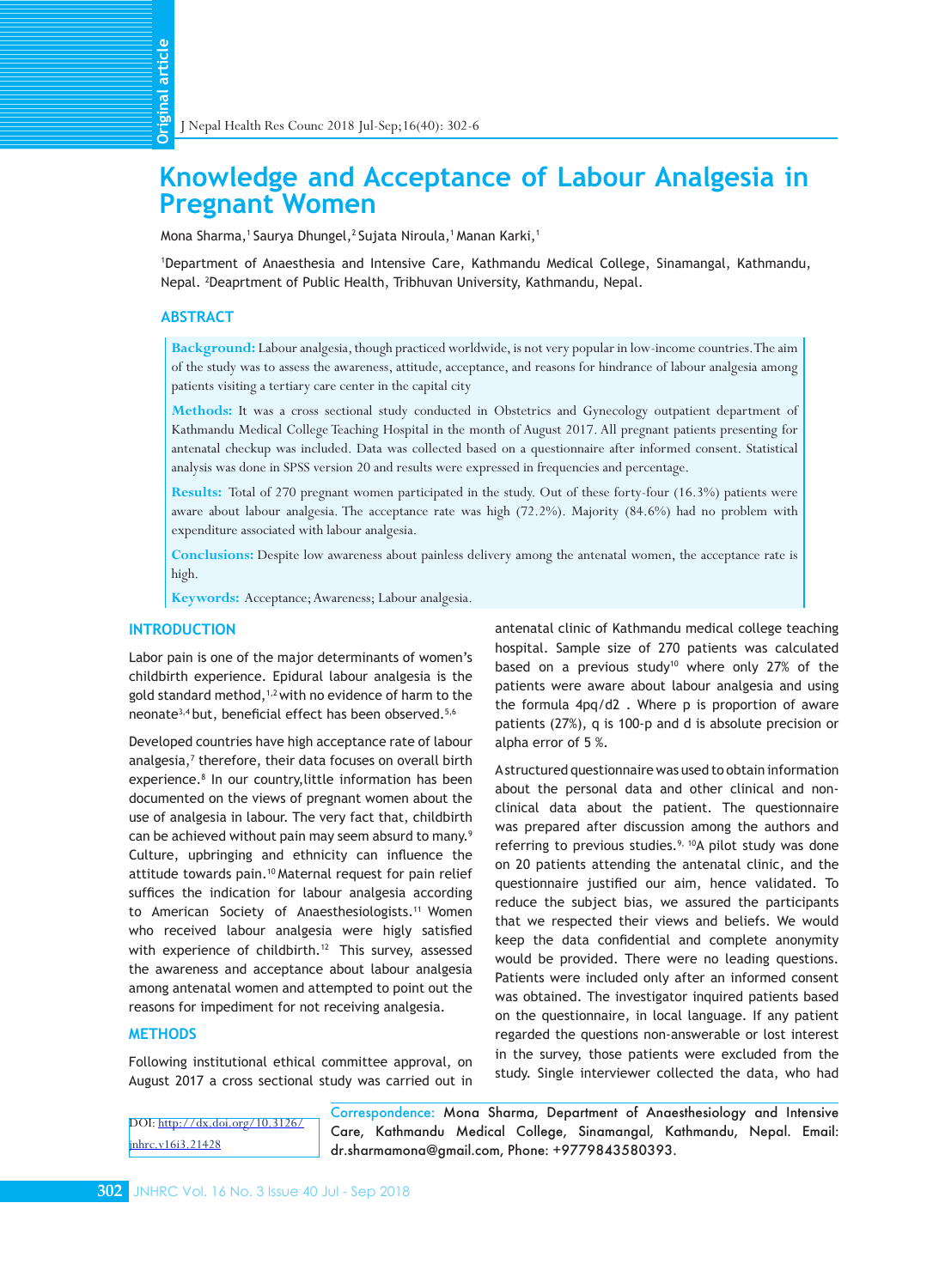previous experiences with community surveys. To avoid interviewer's bias, he recorded the answers as provided by the respondent. He provided neutral explanations and feedbacks.

The survey had two sections. The first section, demographic data was recorded, such as age, education level, occupation, parity, and previous normal or cesarean delivery. The second section consisted of main objective of the study; comprising of questions to assess the knowledge and perception about labour analgesia. Patients were asked about the pain they expected to occur in the present pregnancy. In case of multigravida, we also inquired about their previous experience. However, if the patient had little or no knowledge about painless labour; we educated patients regarding the types of analgesia focusing on labour epidural analgesia. After imparting the facts and myths; patients were asked if they would prefer labour analgesia during the present pregnancy. If patients were reluctant we inquired the reason for hindrance.

The data obtained were analyzed using the computer software program, Statistical Package for Social Sciences version 20, (SPSS Incorporation) and the results were displayed on tables in numbers and percentages. Pearson Chi-Square test was used to obtain correlation between different factors.

# **RESULTS**

Two hundred seventy pregnant females were approached, and all of them actively participated in the survey. Therefore, none were excluded. The mean age of the participants was 25.9. The influence of sociodemographic profile on awareness of painless deliveryis demonstrated below (Table 1).

| awareness of labour analgesia. |                           |               |       |            |
|--------------------------------|---------------------------|---------------|-------|------------|
| Characteristics                |                           | Number<br>(%) | $X^2$ | P<br>value |
| Education                      | Uneducated                | 9(3.3)        |       | $0.003*$   |
|                                | Could read<br>and write   | 36<br>(13.3)  |       |            |
|                                | Intermediate<br>level     | 130<br>(48.1) | 13.9  |            |
|                                | Graduate and<br>above     | 95<br>(35.2)  |       |            |
| Residence                      | Kathmandu                 | 240<br>(88.9) | 0.49  | 0.78       |
|                                | Outskirts of<br>Kathmandu | 30<br>(11.1)  |       |            |

| Table 1. Socio-demography of patients and its effect on |  |
|---------------------------------------------------------|--|
| awareness of labour analgesia.                          |  |
| Numbor                                                  |  |

|                   | Self<br>employed<br>(Shopkeeper,<br>beauty parlor<br>$etc.$ ) | 35(13)        |       |      |
|-------------------|---------------------------------------------------------------|---------------|-------|------|
| <b>Occupation</b> | Housewife                                                     | 173<br>(64.1) | 11.01 | 0.12 |
|                   | Skilled job<br>(teacher,<br>nurse)                            | 37<br>(13.7)  |       |      |
|                   | Service/<br>clerical                                          | 25(9.3)       |       |      |

Data given in number (percentage), chi square, \* P value < 0.05 staitistically significant.

Total awareness amongst all of the participants and among them who had knowledge about labour analgesia, their source of information is depicted in the bar diagram (Chart 1).



# Figure 1. Knowledge and source of information about labour analgesia.

Among the forty four (16.3%) patients, only three (1.11%) had complete knowledge about painless delivery, rest had only some idea about it.Experience of past labour and delivery in multigravida women is shown in Table 2.

| Table 2. Experience of multigravida regarding analgesia<br>during previous labour and delivery. |                        |            |  |  |
|-------------------------------------------------------------------------------------------------|------------------------|------------|--|--|
| Characteristics                                                                                 | Response               | Number (%) |  |  |
| Demand for<br>analgesics $(n=121)$                                                              | Yes                    | 39 (32.2)  |  |  |
|                                                                                                 | No                     | 82 (67.8)  |  |  |
| Type of analgesia<br>received (n=39)                                                            | Assurance              | 12(30.8)   |  |  |
|                                                                                                 | Injections             | 15(38.5)   |  |  |
|                                                                                                 | Did not receive<br>any | 12(30.8)   |  |  |
| Reason for not<br>demanding<br>analgesic (n=82)                                                 | Not aware              | 32 (39)    |  |  |
|                                                                                                 | Natural process        | 42 (51.2)  |  |  |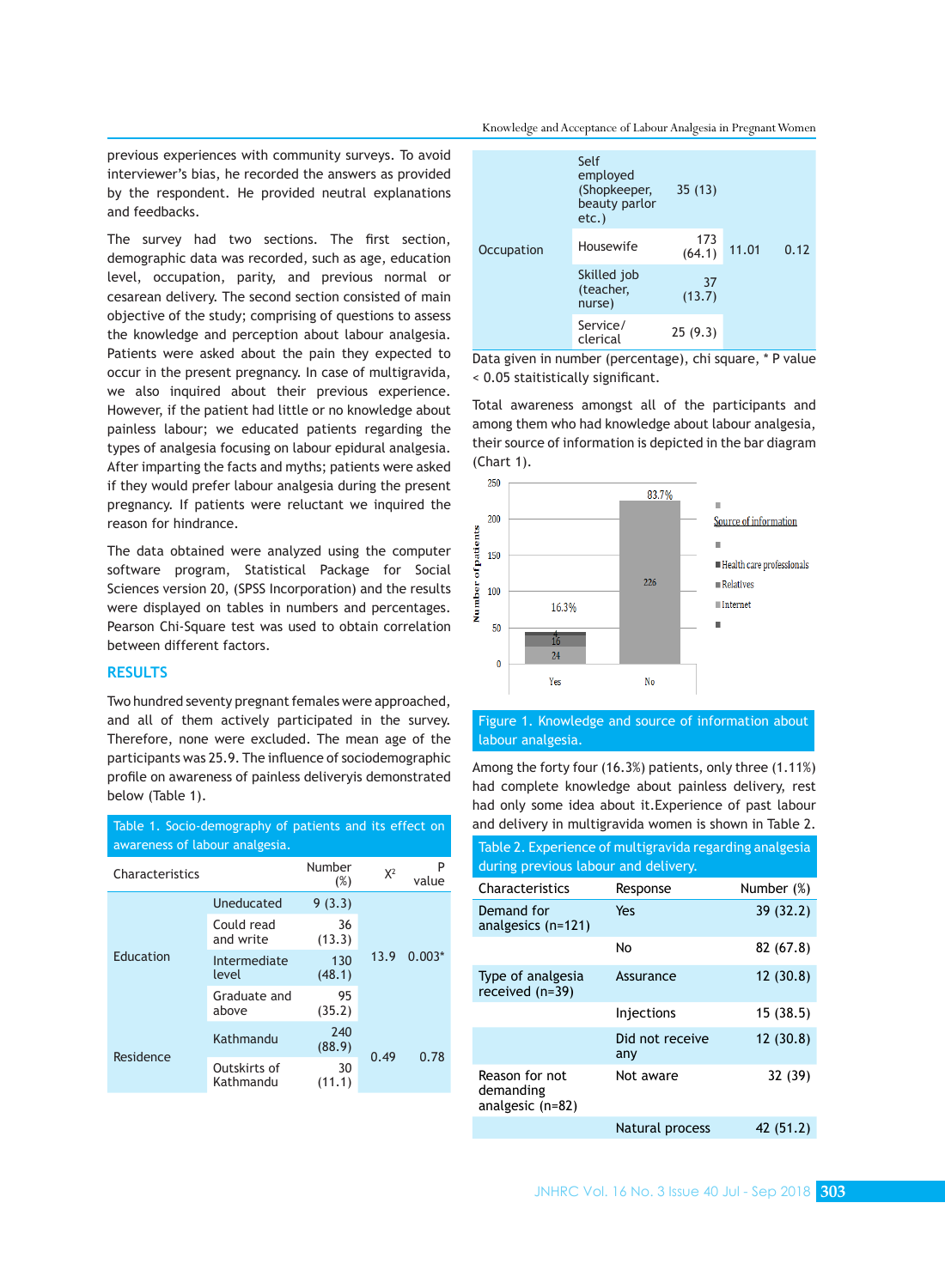Knowledge and Acceptance of Labour Analgesia in Pregnant Women

| Could be harmful | 8(9.8) |
|------------------|--------|
| for baby         |        |

Data expressed in numbers and percentage.

The influence of experience of previous childbirth experience was assessed and shown in table 3.

|                                     |  | Table 3. Impact of previous childbirth experience on |  |
|-------------------------------------|--|------------------------------------------------------|--|
| the acceptance of labour analgesia. |  |                                                      |  |

|                                                 |                                   | Number<br>$(\%)$ | $X^2$ | P value |
|-------------------------------------------------|-----------------------------------|------------------|-------|---------|
| <b>Previous</b><br>mode of<br>delivery          | Home<br>delivery                  | 22(18.2)         |       | 0.631   |
|                                                 | VD without<br>labour<br>analgesia | 63 (52.1)        | 4.33  |         |
|                                                 | Emergency<br><b>LSCS</b>          | 31(25.6)         |       |         |
|                                                 | Elective<br><b>LSCS</b>           | 5(4.1)           |       |         |
| <b>Time</b><br>required<br>for last<br>delivery | < 4 hours                         | 33 (27.3)        |       | 0.783   |
|                                                 | 4-12 hours                        | 30(24.8)         | 3.20  |         |
|                                                 | 12-24 hours                       | 27(22.3)         |       |         |
|                                                 | >24 hours                         | 31 (25.6)        |       |         |
| Intensity<br>of pain                            | Mild                              | 14 (11.6)        |       |         |
|                                                 | Moderate                          | 23 (19)          | 8.42  | 0.20    |
|                                                 | Severe                            | 84 (69.4)        |       |         |

Data expressed in number and percentage, X<sup>2</sup> chi square, P value< 0.05 was considered statistically significant, LSCS lower segment cesarean section, VD vaginal delivery.

Out of 270 patients, 195 (72.2%) accepted labour analgesia and there was no correlation between acceptance and socio-demographic profile or past experience in case of multigravida. The rationale for not accepting pain relief during childbirth and effect of expenditure on the decision is given in Table 4.

Table 4. Reason for not accepting pain relief during

| childbirth and impact of cost on the decision. |                                     |            |  |
|------------------------------------------------|-------------------------------------|------------|--|
| Characteristics                                |                                     | Number (%) |  |
| Reason for<br>hindrance $(n=75)$               | Natural process                     | 35 (46.7)  |  |
|                                                | Could harm the baby                 | 17(22.7)   |  |
|                                                | If only obstetrician<br>had advised | 14(18.7)   |  |
|                                                | Fear of LSCS                        | 9 (12)     |  |
| Ready to expend<br>$(n=195)$                   | Yes                                 | 165 (84.6) |  |
|                                                | No                                  | 30 (15.4)  |  |
| Consider if the<br>service is free<br>$(n=30)$ | Yes                                 | 25(83.3)   |  |
|                                                | No                                  | 5          |  |

Data represented in number and percentage. LSCS lower

segment Cesarean section.

Perspective of patients towards upcoming labour and delivery is given in table 5.

| Table 5. Attitude of patients towards upcoming labour<br>and delivery. |                             |            |  |  |
|------------------------------------------------------------------------|-----------------------------|------------|--|--|
| <b>Emotion towards</b><br>labour                                       |                             | Number (%) |  |  |
|                                                                        | Calm                        | 118(44)    |  |  |
|                                                                        | Little anxious              | 16(6)      |  |  |
|                                                                        | Concerned about<br>the baby | 75 (28)    |  |  |
|                                                                        | Fear of the pain            | 61(22)     |  |  |
| Anticipated pain                                                       | Mild                        | 8(3)       |  |  |
|                                                                        | Moderate                    | 57 (21.1)  |  |  |
|                                                                        | Severe                      | 205 (75.9) |  |  |

Data expressed in numbers and percentage.

# **DISCUSSION**

In developing countries, pain, associated with childbirth, is often considered natural. And the idea of abolishing it with medicines seems unnecessary or against the traditional values. Knowledge about labour analgesia was present in 16.3% of our pregnant women, this value is lesser than studies performed earlier by Olayemi et al,<sup>10</sup> but more than Nabukenya et al<sup>13</sup> and Naithani et al.14 However, it is very low in comparison to data from the developed countries, where awareness rate is about 80%.15,16 This suggests that people need to be enlightened about such service available in a tertiary care hospital. The data from various low income or third world countries, is almost the same, India  $(10.2\%)^9$ Nigeria  $(27\%)^{10}$  (19.5%)<sup>17</sup> Uganda (7%).<sup>13</sup> This image states the practice of labour analgesia is not mandated and not rendered important by practioners. Among the patients who knew about painless labour, most had gathered the information from the Internet and media. Our data is in contrary to other literatures, which quote that health care professionals and previous experience or friends and family are the source of information for patients.<sup>13,18,19</sup> It seems not illogical to note that health care professional do not include educating women about painless deliver during antenatal visits.

Neither significant association between past experiences of labour with awareness nor acceptance of labour analgesia was observed amongst multigravida.Patients, who had asked for pain relief during previous labour, received intramuscular injection of analgesic drug. Though not mentioned in the questionnaire we had inquired if they were happy with the analgesic technique that they received. None of them had an affirmative answer. While there has been positive reinforcement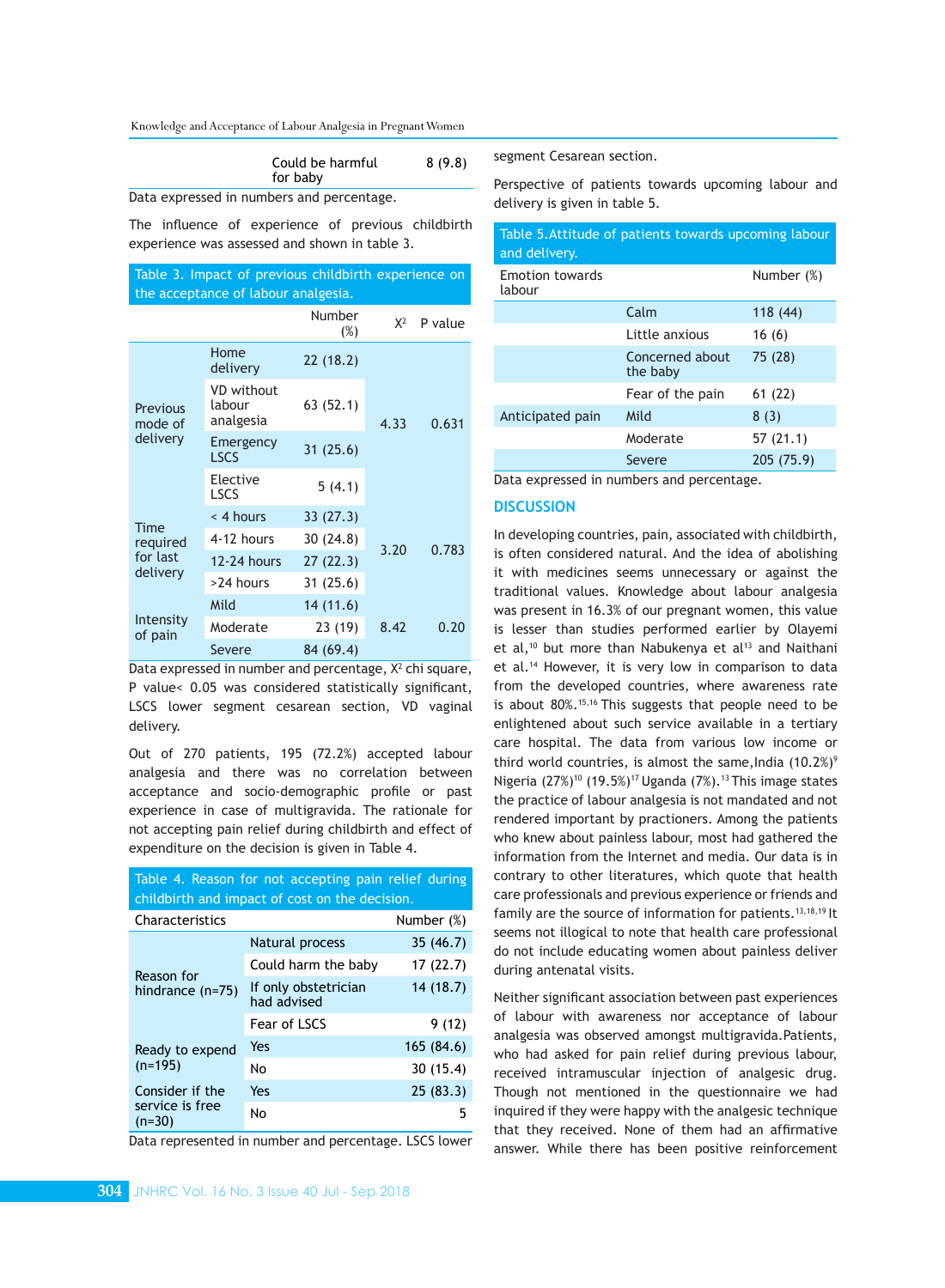# after receiving labour epidural analgesia.<sup>20</sup>

In our study population, only nine (3.3%) were illiterate; and majority were housewives (64.1%) and resident of Kathmandu city (88.9%). Although, the aware population percentage was small (16.3%), patients desiring painless labour were high(72.2%). This means that if given choice, parturients want to experience painless childbirth. Our acceptance rate is higher than other studies.<sup>10</sup> Previous use and knowledge of epidural analgesia were significant factors for acceptance of labour analgesia in another study.<sup>17</sup>A study proved statistically significant association between socioeconomic status, gravida, pain perspective and awareness of labour analgesia.<sup>9</sup> Our study population had no such factors that influenced acceptance or awareness about labour analgesia except for education, which had significant association with awareness. Patients who had education qualification above graduation were knowledgeable about painless delivery and this could be because of their broadened point of view and wanting a better quality of medical management for their childbirth.

Two hundred and five patients (75.9%) both primigravida and multigravida; anticipated that the pain would be severe in upcoming labour. This in accordance with findings of Melzack et al**,**<sup>21</sup> whose 80% study population consisting of both primi and multigravida experienced excruciating pain. However, in a study by Oladokun et  $al,$ <sup>17</sup> the pain score differed significantly with parity, where 41% nulliparous rated labour pain to be mild and 50.4% multiparous women rated it to be severe. Many rspondents(43.7%) admitted to be calm and only sixtyone (22.6%) of them were concerned about the pain. But on giving them a choice of pain relief during labour, 72.2% patients desired for labour analgesia. This indicates that many mothers want the labour and delivery to be pain free.

On inquiring if they were ready to listen to information about painless delivery; majority, 241 (89.3%) were interested. This implies that patients are ready to hear about new information, provided physician take an extra step forward. Authors believe that antenatal visits are the best time to impart the information. This is backed up by a study, which states the information provided about pain relief during antenatal periods are the most useful.<sup>22</sup>

Among the patients who declined labour epidural analgesia, 46.7% described their hindrance to acceptability was that childbirth was natural; which was an expected answer in studies conducted in low income countries.<sup>9</sup> Even in the Nigerian study, the 76.5% of patients who had refused, had the same reason.<sup>10</sup>

#### Knowledge and Acceptance of Labour Analgesia in Pregnant Women

Society like ours has beliefs that are encrypted in peoples' mind and cultural practice, which plays role in making a decision. This is a fact that some patients do not regard pain as a cause of maternal dissatisfaction during labour**.**23 Fourteen (18.7%) expressed that if their primary doctor that is the obstetrician had advised, they would have then considered it. Patients come to antenatal clinics and develop a bond with the primary doctor. Therefore, it would be very much effective if our obstetricians, nurses were encouraged to talk to the patients about painless labour. There are literatures citing that information provided by healthcare professionals are desired by patients and are effective as well.<sup>18,19</sup> Being a low-income country expenditure on labour analgesia could have been a factor for hindrance among respondents, but surprisingly, one sixty five (85.93%) have accepted the extra cost.

Fear of labour pain has resulted in escalation of elective cesarean section, as evidenced by a study.<sup>24</sup> The unawareness among women about labour analgesia should be combated with information, which should be freely available in form of pamphlets or posters in the antenatal clinic. They should be given the information in the antenatal period. Should they have any queries, they should have an access to the physician providing such service to avoid misconceptions and facilitate the knowledge.13,17,19

Limitations of our study could be the fact that, this was a structured questionnaire; respondents could have felt that the questions were mechanistic and could distort what they really meant or have experienced. Multigravida could have recall bias about previous experience about labour and childbirth. And the study was based in a single centre.Further surveys in various regions of the country could investigate this desire

### **CONCLUSIONS**

Despite the fact that very few women had knowledge about labour analgesia, majorities were enthusiastic to adopt pain relief for their upcoming delivery. Epidural analgesia was not desirable to 27.78% of women despite apparent knowledge of the technique. Their reasons could be explored in future studies, which might guide the process of introducing an epidural service.

#### **REFERENCES**

- 1. Rizzo D, Giustiniano E, Cascini V. Epidural analgesia for painless delivery. Our experience. Minerva Anestesiol. 1999;65(10):711–5.[\[Full Text Link\]](https://europepmc.org/abstract/med/10598428)
- 2. Borowska A, Szymusik I, Wielgoś M, Krzemień-Wiczyńska S. Retrospective assessment of epidural